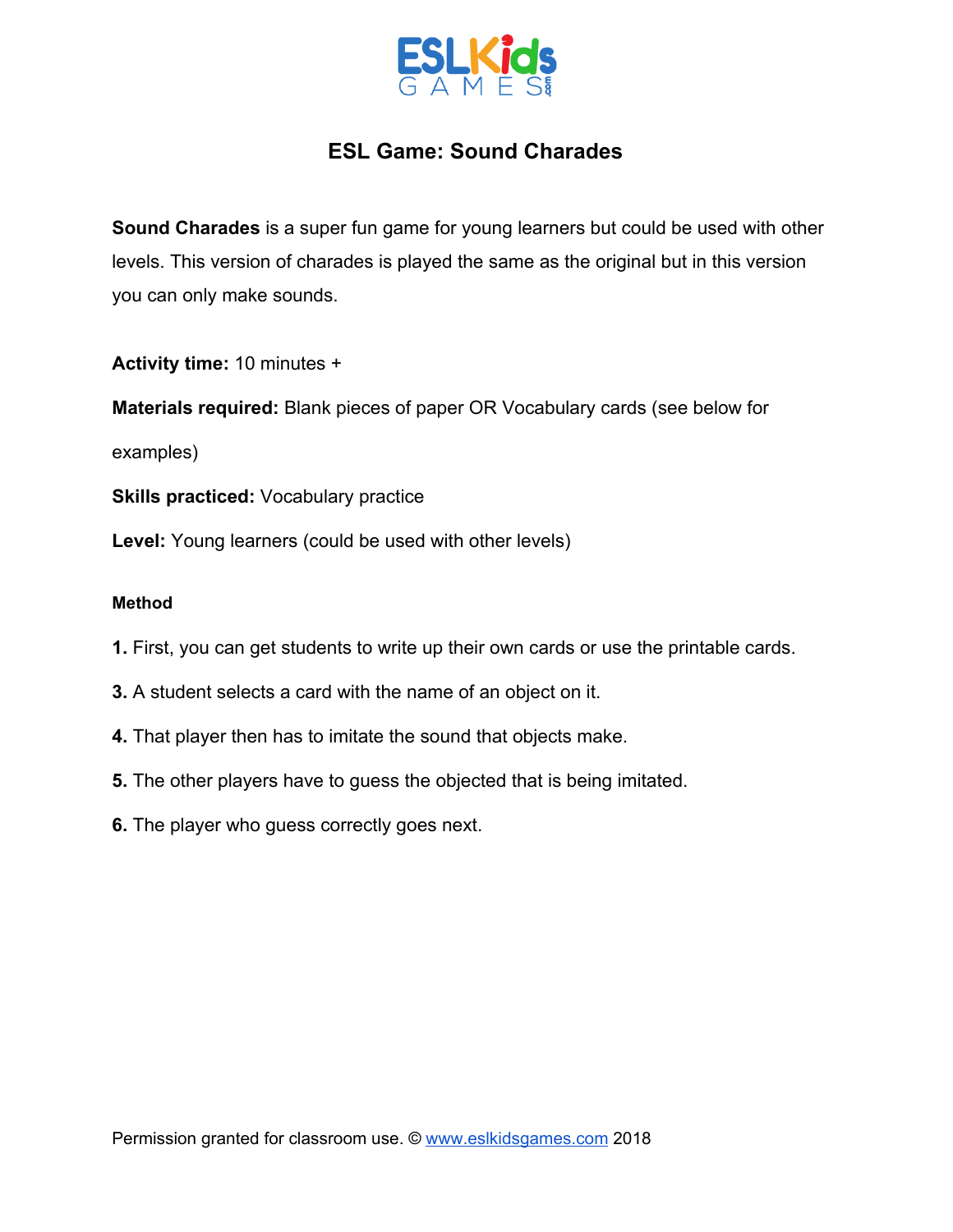

## **Silent Charades Cards**

| Car               | <b>Ball</b>  | <b>Beach</b>    |
|-------------------|--------------|-----------------|
| Cat               | <b>Door</b>  | <b>Elephant</b> |
| <b>Fish</b>       | Frog         | <b>Guitar</b>   |
| <b>Helicopter</b> | <b>Horse</b> | <b>Monkey</b>   |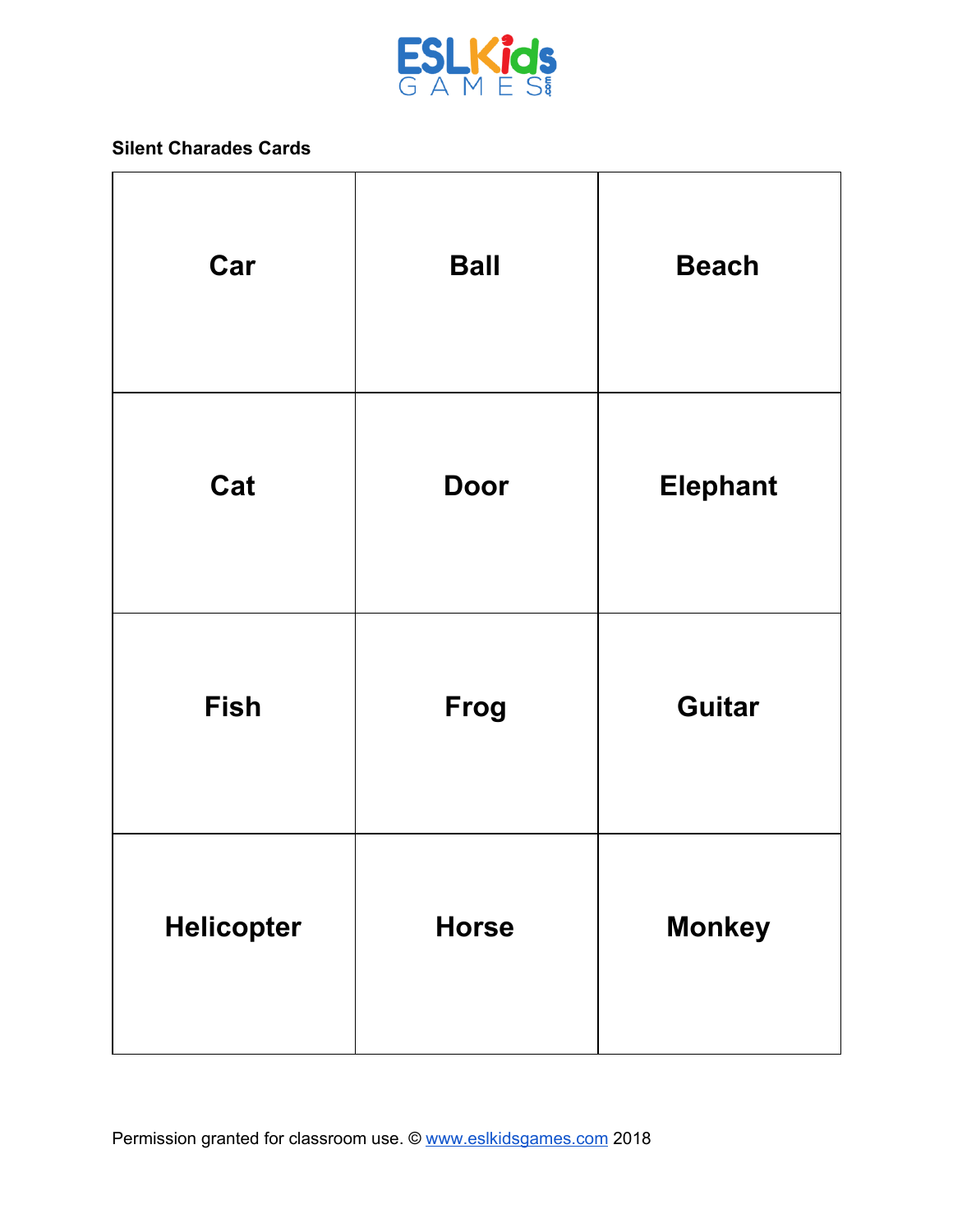

| <b>Bicycle</b>     | <b>Brush</b>    | <b>Circus</b> |
|--------------------|-----------------|---------------|
| <b>Dentist</b>     | <b>Dinosaur</b> | <b>Drum</b>   |
| <b>Fire engine</b> | <b>Insect</b>   | <b>Rocket</b> |
| <b>Baby</b>        | <b>Water</b>    | <b>Bike</b>   |